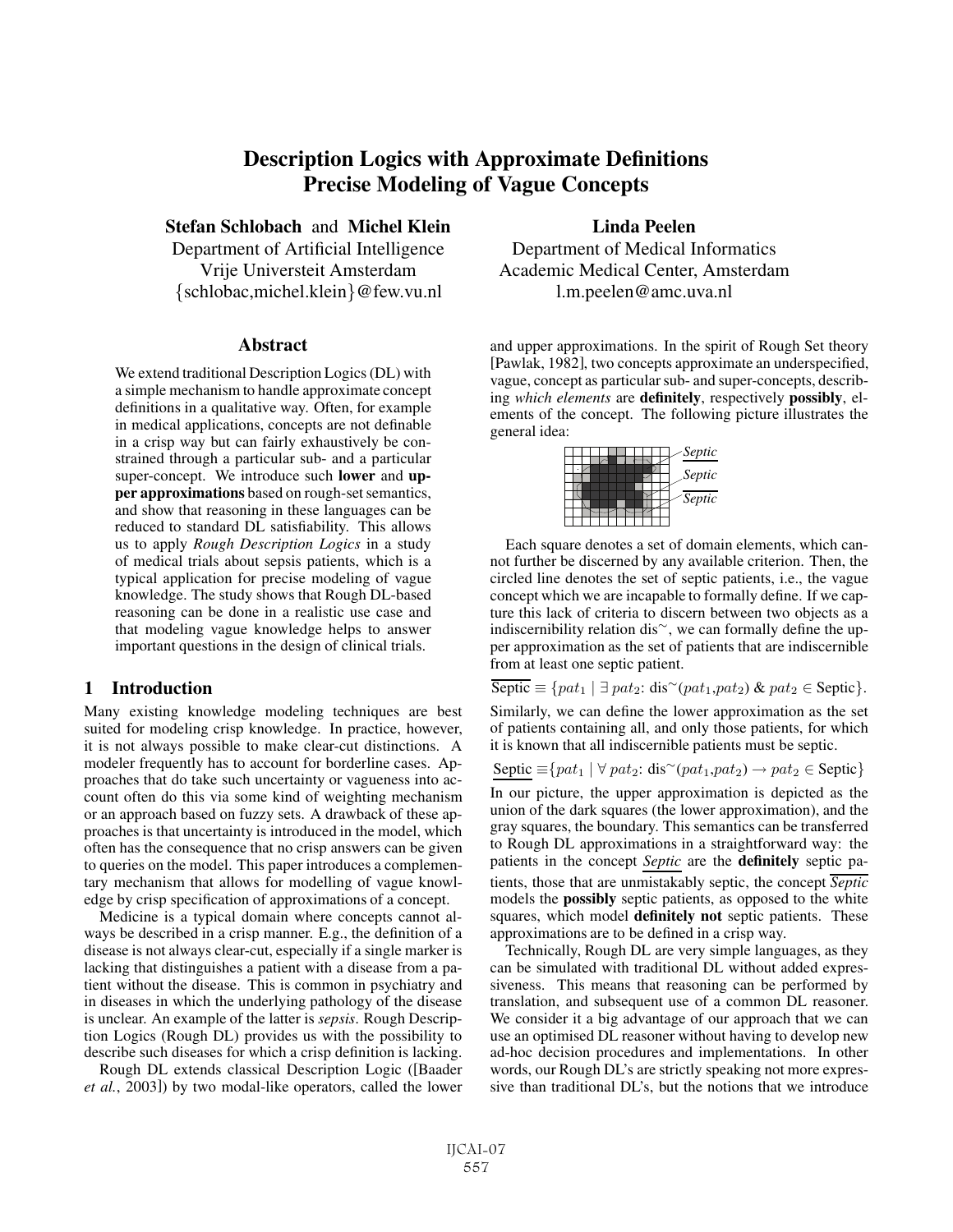are useful modeling devices for specific types of knowledge (namely non-crisp concepts).

Our current research was motivated by a recent study of the definitions for sepsis used in clinical trials. Before a medical treatment can be used in daily clinical practice, its effect and impact on the patient have to be investigated in a clinical trial. When several trials have been performed it is interesting to compare the results of those trials. Unfortunately, the nine different trials that were investigated in [Peelen *et al.*, 2005] showed too much variation in their definitions of severe sepsis patients to enable a fair comparison of trial results.

We show how to use Rough DL to formalise and compare sepsis definitions used in different trials. Describing sepsis through approximations enforces powerful semantic consequences. Rough DL turns out to be an appropriate logical representation language to model vague concepts and provide crisp answers to queries, and can thereby assist in the *validation* of existing and, ultimately, the *construction* of new trials.

The remainder of the paper is structured as follows. First, we introduce our use-case, the medical condition sepsis. In Section 3, Rough DL is defined as an extension to standard DL for modeling vague knowledge. We give some logical consequences of the semantics of the extension, and explain how reasoning can be done by reducing Rough DL to standard DL reasoning. In Section 4, we use Rough DL to model definitions of severe sepsis used in different clinical trials. Based on real patient data we evaluate the design of the trials.

### 2 Sepsis: a condition with a vague definition

Severe sepsis is our example for vague information throughout the paper. Therefore, we will briefly provide some medical background. Sepsis is a disease in which the immune system of the patient overreacts to an infection. Due to this reaction the patient becomes severely ill, which easily results in organ failure and eventually death. The cause and underlying cellular pathways of this disease are unclear, which hinders the precise characterization of the sepsis patient. Therefore, a *consensus definition* of sepsis was established in 1992 to define several stages of sepsis [Bone, R.C., 1992]. This definition does not provide a precise definition of sepsis, but gives the criteria for which there was a consensus that they should at least hold for a patient with severe sepsis. In this paper we focus on the patients with *severe sepsis*, but for brevity we will refer to these patients as *septic*. The consensus statement defines patients with severe sepsis as 'patients having a confirmed infection with at least two out of four Systemic Inflammatory Response Syndrome (SIRS) criteria:

- temperature >38◦C OR temperature <36◦C
- respiratory rate > 20 breaths/min OR PaCO<sub>2</sub> < 32 mmHg
- heart rate >90 beats/minute
- leucocyte count  $\langle 4,000 \text{ mm}^3 \text{ OR } \rangle 12,000 \text{ mm}^3$

and organ dysfunction, hypoperfusion, or hypotension. From now on we refer to these criteria as the *Bone* criteria.

Patients who have this combination of symptoms may have sepsis, however, this is not necessarily the case. We refer to these patients as being *possibly septic*. On the other hand, we can define a group of patients that are septic for sure, namely those who fulfill the Bone criteria and have severe multiple organ failure. We will refer to these patients as the *definitely* septic patients and define them as fulfilling the *strict* criteria: the Bone criteria plus at least three of the following symptoms of organ failure:

- pH  $\leq 7.30$
- thrombocyte count  $< 80,000$  mm<sup>3</sup>
- $\bullet$  urine output  $< 0.5$  ml/kg body weight/hour (provided the patient is not on chronic dialysis),
- PaO<sub>2</sub>/FiO<sub>2</sub>  $\leq$  250, and
- systolic blood pressure  $\langle 90 \text{ mmHg} \text{ OR } v \rangle$  vaso-active medication.

## 3 Rough DL for vague knowledge

We now present a conservative extension of Description Logics (DLs), i.e. an extension which improves the modeling capacities without changing the expressive power of the language. More concretely, we will introduce two modal-like operators  $(\cdot)$  and  $(\overline{\cdot})$  for lower and upper approximations to describe elements which either belong definitively or possibly to the concepts under its scope. These operators introduce a notion of approximation without effectively increasing the expressiveness of the language. Thus, we get extra modeling facilities for free, without having to develop new calculi, and without paying an extra price in computational complexity.

## 3.1 Description Logics

Description Logics (DL) are a well-studied family of setdescription languages which usually come with (some or all) Boolean operators and limited quantification, and which can be extended with additional functionality in a modular way. This way properties on relations (such as symmetry, transitivity or inclusion hierarchies), number restrictions, or even some form of data-types (Concrete Domains) are often included. Description Logics have a well-defined modeltheoretic semantics, and the last two decades the computational properties of a wide variety of DLs has been studied.

Formally, we introduce the DL  $ALC$ , which is sufficient to model our case-study. The general definition of approximations, however, will be independent of any particular DL. ALC is a simple DL with conjunction  $C \sqcap D$ , disjunction  $C \sqcup D$ , negation  $\neg C$  and universal  $\forall r.C$  and existential quantification  $\exists r.C$ . The semantics is given as follows:

**Def.** 1 Let  $\mathcal{I} = (U, \cdot^{\mathcal{I}})$  be an interpretation, where U is a *universe, and* · <sup>I</sup> *a function mapping concept names to subsets and role names to relations over* U*. It extends to the Boolean operators as usual and to the quantifier as follows:*

- $(\exists R.C)^{\mathcal{I}} = \{i \in U \mid \exists j \in U : (i, j) \in R^{\mathcal{I}} \& j \in C^{\mathcal{I}}\}$
- $(\forall R.C)^{\mathcal{I}} = \{i \in U \mid \forall j \in U : (i, j) \in R^{\mathcal{I}} \rightarrow j \in C^{\mathcal{I}}\}\$

In a terminology  $T$  (called *TBox*) the interpretations of concepts can be restricted to the *models* of T by *axioms* of the form  $C \sqsubseteq D$  or  $C \doteq D$ . Based on this model-theoretic semantics, concepts can be checked for *unsatisfiability*: whether they are necessarily interpreted as the empty set. Another useful semantic implication is *subsumption* of two concepts C and D (a subset relation of  $C^{\mathcal{I}}$  and  $D^{\mathcal{I}}$  w.r.t. all models  $\mathcal{I}$ of T) denoted by  $T \models C \sqsubseteq D$ .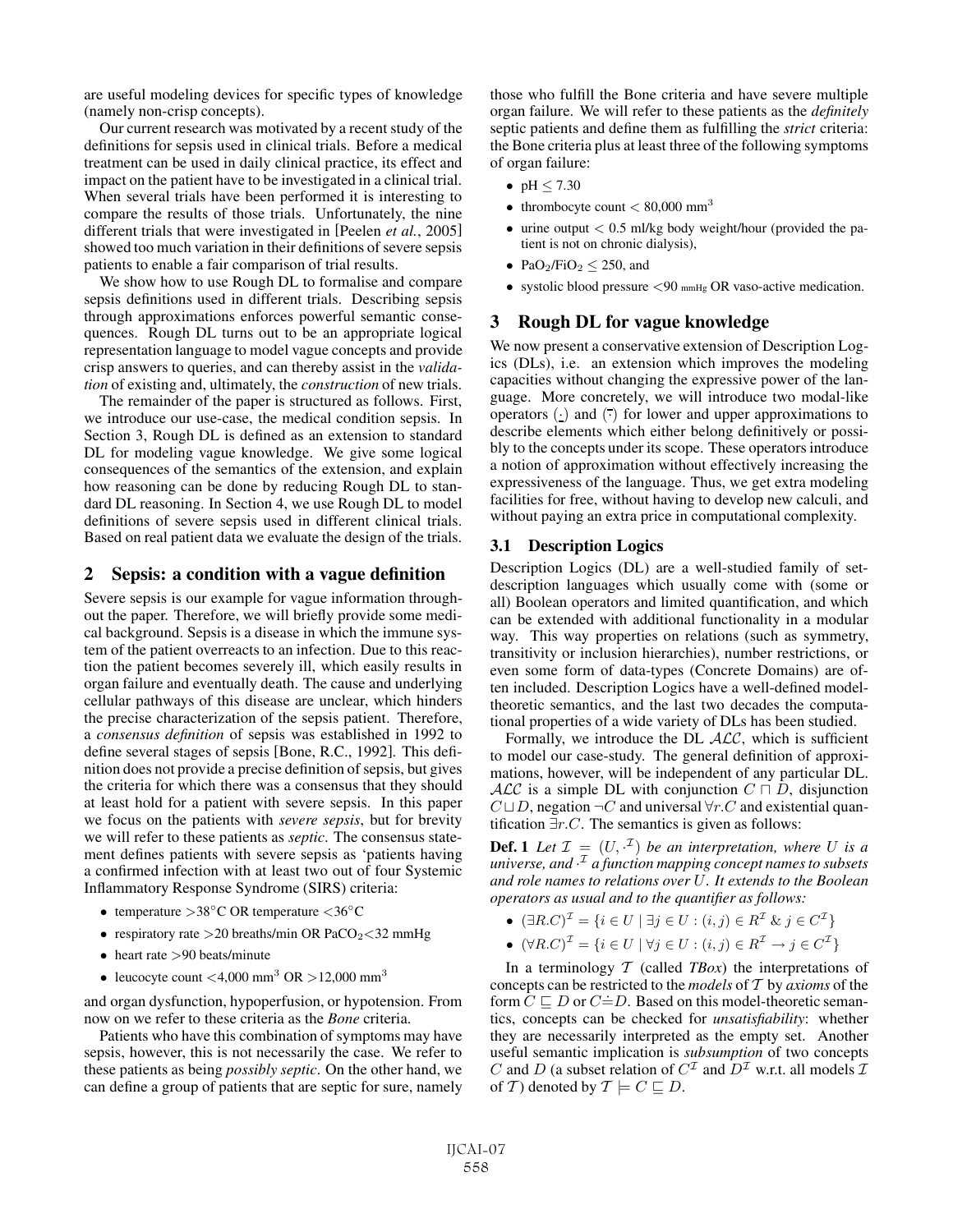A *knowledge base*  $\Sigma = (T, \mathcal{A})$  extends a TBox T with an assertional component (usually called *ABox*) A, which is a set of assertions  $i : C$  and  $R(i, j)$  for individual names  $i, j$ , a relation  $R$  and a concept  $C$ . The semantics is a straightforward extention of the previous definition: an interpretation  $\mathcal I$  is a model for a assertions  $i : C$  and  $R(i, j)$  if, and only,  $i^{\mathcal{I}} \in C^{\mathcal{I}}$  and  $R^{\mathcal{I}}(i^{\mathcal{I}}, j^{\mathcal{I}})$ . Then, a knowledge base is *consistent*, if there is a model for both its TBox and ABox.

## 3.2 Rough Description Logics

Description Logics are suitable for modeling crisp knowledge but are often too rigid for approximate information. For example, no explicit mechanism is in place when a definition is not commonly agreed upon, or when exceptions need to be captured. The sepsis use-case provides an example for such vaguely defined classes, for which *no agreed upon criteria* exist to determine whether a patient is indeed septic or not.

The basic idea is rather straightforward: even though we fail to formally define the class of septic patients, we can approximate it by giving an upper and a lower bound. The *upper approximation* of the set of septic patients is formed by the set of patients that fulfill the Bone criteria, i.e. the possibly septic patients. Orthogonally, the *lower approximation* of the set of septic patients is the set of patients that are definitely septic, i.e. the patients that fulfill the strict criteria.

Traditionally, in DLs this is modeled using *primitive* definitions, i.e. axioms of the form  $C \sqsubseteq D$ , where C is restricted by D without being fully defined. The relation between the concept *Septic* and its approximations is in the pure DL modeling just *Definitely Septic*  $\subseteq$  *Septic*  $\subseteq$  *Possibly Septic.* 

Rough DL: Approximations, Syntax and Semantics Modelling vague concepts with the traditional approach has its limits when the vague concept of *Septic* patients needs to be defined. Let us consider a special type of sepsis where the renal system fails. In DL terms, the relation between renal sepsis and sepsis would be modeled by an axiom *RenalSep* $tic \nightharpoonup$  *Septic*. Again, renal sepsis is not definable in a crisp way, but there could be an approximation describing patients which have possibly renal sepsis. Now, the question arises whether possibly renal septic patients should be possibly septic, i.e. whether **Possibly** RenalSeptic  $\subseteq$  **Possibly** Septic or not. In traditional DL it is possible to have all typical properties of the renal sepsis, but not the typical properties of a sepsis. What is missing is automatic inheritance of the approximations in a monotonic way.



In our motivating picture there should be subsumption relations at the "???" positions, i.e. that *Definitely RenalSeptic*  $\subseteq$  *Definitely Septic* and *Possibly RenalSeptic*  $\subseteq$  *Possibly Septic* should be a logical consequence of the knowledge base. In this sense, DL is inappropriate to model vague information, as there is a stronger semantic relations underlying the approximations of a concept. With Rough Description Logics (Rough DL), which we are about to introduce, we attempt to close this gap in a conceptually simple way.

Before providing formal semantics it is worth pointing out that approximations have very distinct properties. The upper approximation is the set of patients with a strong indication that they might be septic. Formally, this means that for every patient pat<sub>1</sub> in *Possibly Septic*, there must be at least one septic patient  $pat_2$ , for which there are no criteria to explain why  $pat_2$  differs from  $pat_1$ , i.e.  $pat_1$  is indiscernible from  $pat_2$ .

Rough DL is not restricted to a particular DL, and will be defined for an arbitrary Description Logic DL.

Def. 2 *The language* RDL *of Rough DL is the smallest set of concepts containing*  $D\mathcal{L}$ *, and for every concept*  $C \in \mathcal{R}$  $D\mathcal{L}$ *also the* upper approximation  $\overline{C} \in \mathcal{RDL}$  *and the* lower approximation  $C \in \mathcal{RDL}$ .

The notions of rough T- and ABox, as well as rough knowledge base extend the usual notions in the expected way.

**Def. 3** Let a rough interpretation be a triple  $\mathcal{I} = (U, R^{\sim}, \cdot^{\mathcal{I}})$ , *where* U *is a universe,* · <sup>I</sup> *an interpretation function, and* R<sup>∼</sup> *an equivalence relation over* U*. The function* · <sup>I</sup> *maps* RDL *concepts to subsets and role names to relations over the domain* U*. It extends to the new constructs as follows:*

- $(\overline{C})^{\mathcal{I}} = \{i \in U \mid \exists j \in U : (i, j) \in R^{\sim} \& j \in C^{\mathcal{I}}\}\$
- $(\underline{C})^{\mathcal{I}} = \{i \in U \mid \forall j \in U : (i, j) \in R^{\sim} \rightarrow j \in C^{\mathcal{I}}\}\$

Intuitively, the upper approximation of a concept  $C$  covers the elements of a domain with the *typical properties* of C, whereas the lower approximation contains the *prototypical* elements of C.

What did we gain? Even if it is impossible to formally define a concept, such as *Septic*, we can often specify the approximations. In our use-case, the upper approximation can be defined using the "Bone criteria", the lower approximation, using the set of "Strict criteria" described in Section 2. In Rough DL we now model vague knowledge in a precise way; with explicit formal semantics.

Some logical consequences of the semantics Consider a simplistic Rough DL terminology, which models sepsis by its approximations. Concretely, having an infection is a certain property of possibly septic patients , i.e. the upper approximation *Septic* is a subconcept of *Inf*. Also, septic patients must have an organ failure (OF) in at least one organ system. Furthermore, definitely septic patients must have multiple organ failure. This gives the following terminology:  $\mathcal{T} = \{ \overline{Septic} = \text{Bone}, \overline{ Septic} = \text{Strict}, \overline{Septic} \subseteq \text{Inf}, \overline{Septic} \subseteq \}$ OF, *Septic*  $\Box$ MOF} With the implicit semantics of  $RDL$ there are logical consequences, some of which we will discuss in more detail.

• *Possibly septic patients must be definitely infected.* In logical terms, we have  $\mathcal{T} \models \overline{Septic} \sqsubseteq \textit{Inf}.$  Why is this the case? Take a patient  $pat$  with all the typical properties of sepsis, including an infection. Assume that he has an atypical infection, i.e., that there is a similar patient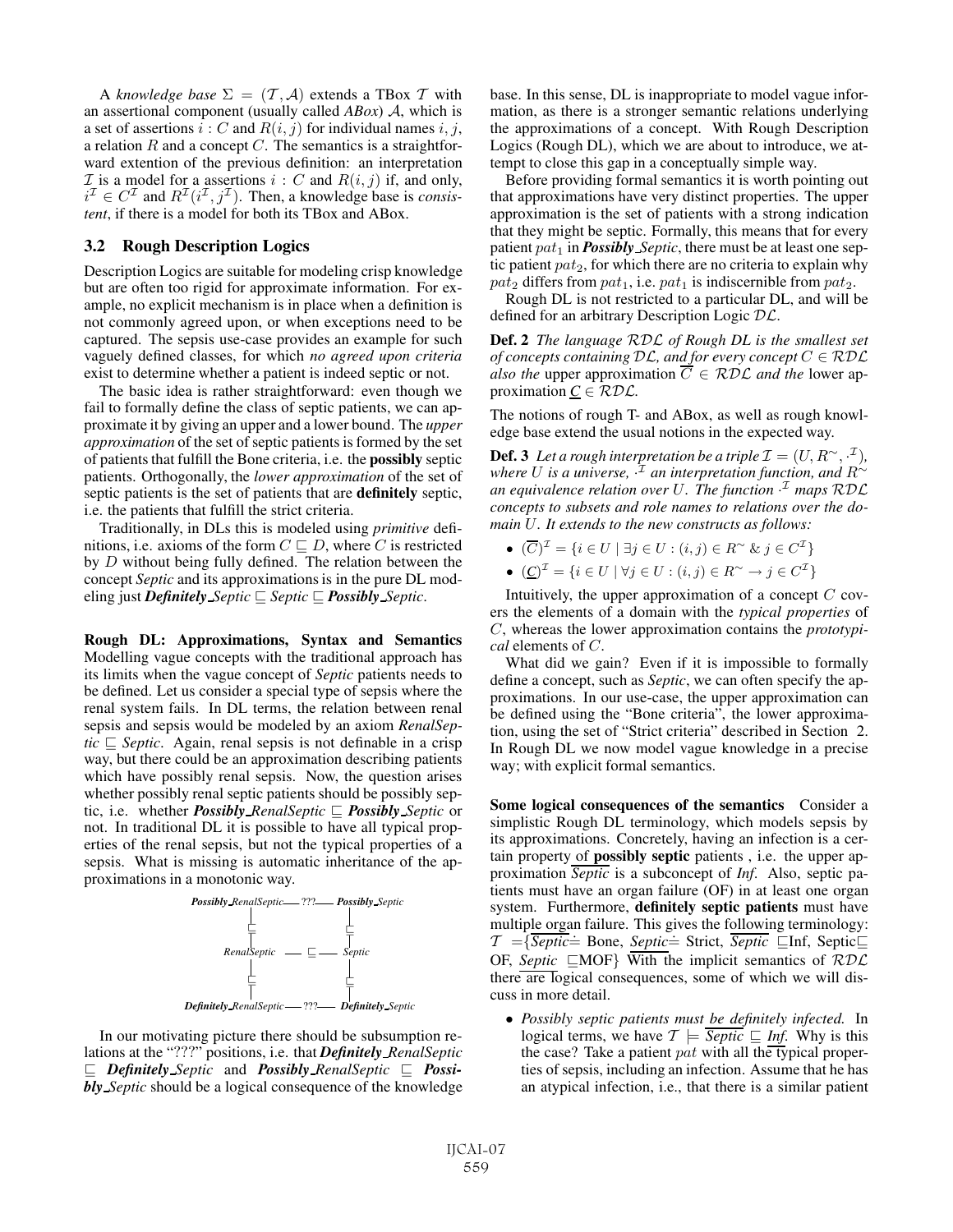$pat_2$  without an infection. But pat being typically septic means that there must be a septic patient  $pat_3$  similar to pat, to which  $pat_2$  is also similar because of transitivity. Then  $pat_2$  is similar to a septic patient, and must belong to the upper approximation *Septic*. By this he must have all the typical properties of sepsis, including an infection, which is a contradiction.

• *Possibly septic patients must have possible organ failure.* Formally, we can conclude that  $\mathcal{T} \models \overline{Septic} \sqsubseteq \overline{OF}.$ This means that if we know that organ failure is part of the proper definition of sepsis, patients that are possibly septic must at least have some condition that resembles organ failure. A similar result holds for the lower approximation *Septic* and multiple organ failure.

The following figure shows the taxonomy of axioms based on the subsumption hierarchy w.r.t. the rough DL semantics, where the relations with the boldly printed concepts are implicitly derived.



There are more examples of the intrinsic semantics of Rough DLs, which do not show in the previous figure.

- *There are no definitely non-typical sepsis patients.* Suppose that we define non-typical sepsis patients (*NTS*) as those septic patients which are not definitely septic, i.e., patients for which a similar patient exists which is not diagnosed as septic. Formally, we add an axiom  $NTS \subseteq$ Septic  $\Box$  *Sepsis* to T to get a new TBox T'. Rough DL semantics implies that there can be no definitely nontypical septic patients, i.e. that  $T' \models \underline{NTS} = \bot$ .
- *Definitively septic or definitively not septic.* Suppose that for a new trial only patients are selected which are definitively only diagnosed as either definitively septic, or definitively not septic, i.e.,  $\forall$  *diag.*(*Septic*) – *Septic*). Then, every patient who is diagnosed as possibly septic, ∃*diag.Septic*, must possibly have been diagnosed as definitively septic (or ∃ *diag.Septic*).
- Finally, it is a simple consequence of the semantics that approximations of approximations are equivalent to the approximations themselves, e.g., that  $Septic \equiv Septic$ .

Reasoning with Rough DLs One of the main advantages of our newly introduced modeling mechanism is that reasoning almost comes for free. As opposed to most other mechanisms to deal with vague knowledge in DL, reasoning with approximations can be reduced to standard DL reasoning, by translating rough concepts into pure DL concepts with a special reflexive, transitive and symmetric role.

Let  $C$  be a rough concept. We define a translation function  $(\cdot)^t$  :  $R\mathcal{D}\mathcal{L} \rightarrow \mathcal{D}\mathcal{L}$  for concepts with  $A^t = A$ for atomic concepts A, and  $(\overline{C})^t = \exists r^{\sim}.C$ , and  $(\underline{C})^t =$  $\forall r$ <sup>∼</sup>.C for  $C \in RDL$  where  $r$ <sup>∼</sup> is a new role symbol, and where the translation function is inductively applied on subconcepts for all other constructs. This definition can be extended to axioms  $(C \subseteq D)^t = C^t \subseteq$  $D<sup>t</sup>$  and TBoxes  $\mathcal{T} = \{ax_1, \ldots, ax_n\}$  as follows:  $\mathcal{T}^t =$  ${refl}(r^{\sim}), sym(r^{\sim}), trans(r^{\sim}), ax_1^t, \ldots, ax_n^t\}.$ 

For any DL  $\mathcal{DL}$  with universal and existential quantification, and symmetric, transitive and reflexive roles, there is no increase in expressive power, i.e. Rough DL can be simulated in (almost) standard DL.

Prop. 1 *Let* RDL *be the rough extension of a Description* Logic  $\mathcal{DL}$ ,  $\mathcal T$  an RDL *TBox, and*  $(\cdot)^t$  *the above given translation. An* RDL *concept* C *is satisfiable in a rough interpretation w.r.t.*  $\mathcal{T}$  *iff*  $C$  *is*  $\mathcal{DL}$ -satisfiable w.r.t.  $\mathcal{T}^t$ . Formally:  $\mathcal{T} \models C = \bot \text{ iff } \mathcal{T}^t \models C^t = \bot.$ 

The proof is by contradiction: assume that  $\mathcal{T} \models C = \bot$  in Rough DL, but that there is a DL model  $\mathcal{I} = (U, (\cdot)^{\mathcal{I}})$  of  $\mathcal{T}^t$ such that  $(C^t)^{\mathcal{I}} \neq \emptyset$ . It follows from the construction of the translation function  $(\cdot)^t$  that  $\mathcal{I}' = (U, r^{\sim}, (\cdot)^{\mathcal{I}'})$  is a model for T, and that  $C^{T'} \neq \emptyset$ , which is a contradiction. The other direction is similar.

As with usual DLs, one can reduce other reasoning services, such as subsumption, to satisfiability (and finally to ABox consistency) in the presence of negation. Rough DL are no different. As the translation is linear, the complexity of reasoning in Rough DL is the same as of reasoning in its carrier DL with quantifiers, symmetry and transitivity.

### 4 Modeling Clinical trials with Rough DL

Clinical trials use *entry criteria* to select patients for the study. The choice of these criteria is an important step in clinical trial design: to be able to compare the results of the trial with those of other trials and to assess the generalizability of the results to daily clinical practice, the entry criteria have to be compatible with definitions used in comparable trials and the agreed standard definitions of disease. This is obviously complicated when no crisp disease definition exists.

In the case of severe sepsis, nine recent randomized clinical trials all used different entry criteria to select patients with severe sepsis [Peelen *et al.*, 2005]. Seven out of the nine investigated trials used a structure similar to the original consensus definition for severe sepsis: confirmed infection plus SIRS criteria plus organ failure. However, the number of required SIRS criteria varied between the trials and some trials used a slight modification of the original SIRS criteria. Furthermore, the specification of organ failure and the required number of failing organ systems differed.

One way to investigate the differences in entry criteria is to compare the definitions used in the trials with the approximations of the medical condition. In our study, we use the concepts *Strict* and *Bone* as approximations of sepsis and compare them to the entry criteria used in the nine trials. There are four interesting situations. Are there patients that are

1. in one of the trials but not in *Bone*?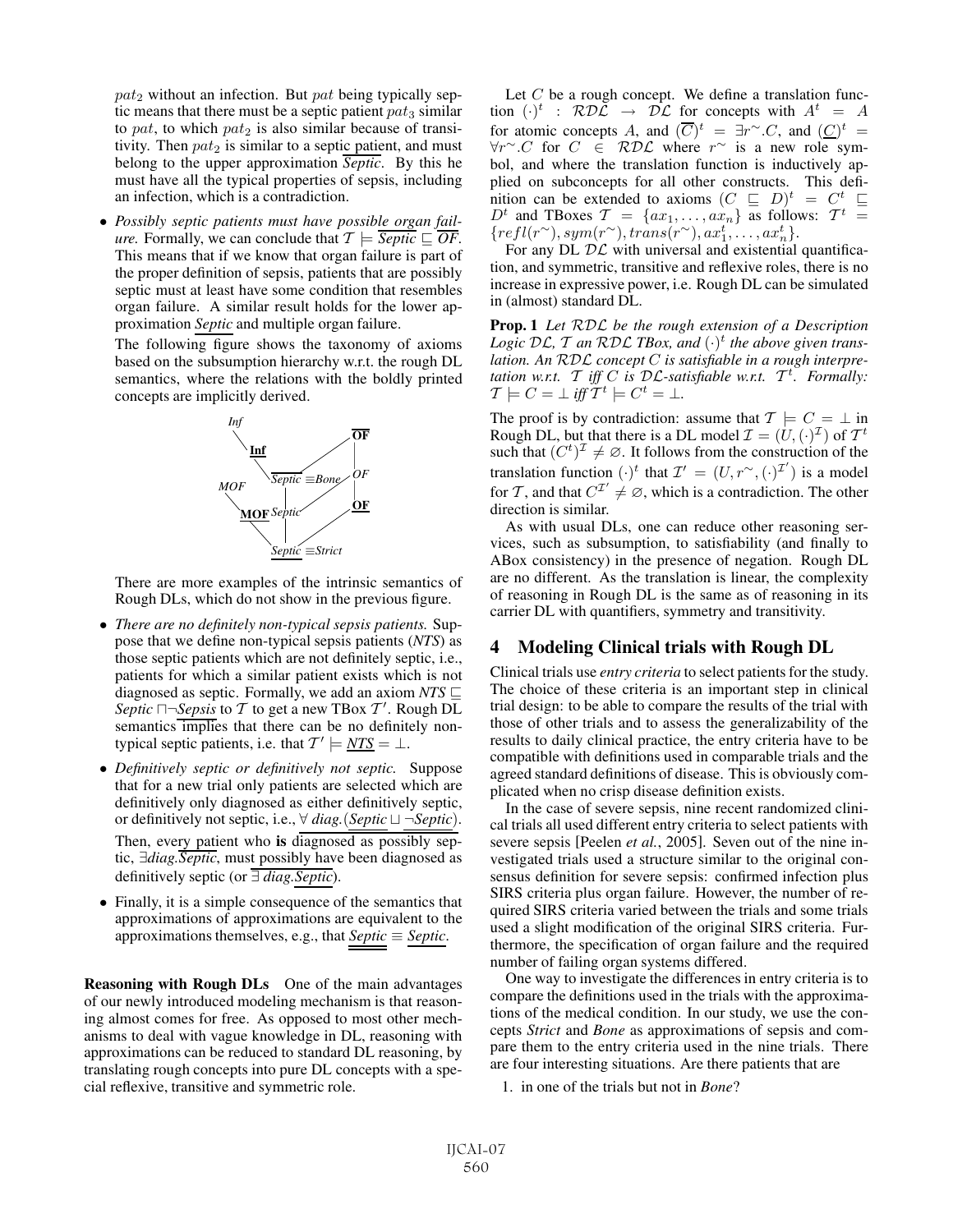- 2. in all trials but not in *Strict*?
- 3. in *Bone* but not in one of the trials?
- 4. in *Strict* but not in all trials?

The existence of such patients would signal a discrepancy between the trial definitions and the interpretation of sepsis, pointing to potential flaws in the set-up of the trials. With  $RDL$  a validation of these flaws comes for free as it allows the user to model their assumptions about the inherent vagueness of the definitions in a precise way. We will now describe how we used  $RDL$  to perform such an investigation.

In order to use  $RDL$  for patient selection we first translated the definition for each trial into a DL formula. We did the same for the *Bone* definition and the *Strict* definition of sepsis, thus building a TBox with 11 definitions for septic patients. In addition we have translated a dataset from the Dutch National Intensive Care Evaluation (NICE) registry containing information on 71,929 patients into an ABox, using the terminology from the TBox. With the selection criteria for the different trials and the translated data, we used a DL-reasoner  $(Racer [Haarslev and Möller, 2001])$  to select the patients that would be eligible for the different trials (thereby mimicking the patient selection process). The following table shows the numbers of patients of 4 of the 9 trials:

| Definition                  | # patients | Definition        | # patients |
|-----------------------------|------------|-------------------|------------|
| <b>BONE-sepsis</b>          | 5633       | Lexipafant-sepsis | 1607       |
| <b>Strict</b>               | 982        | OPTIMIST-sepsis   | 5088       |
| UnionOfTrials               | 6203       | PROWESS-sepsis    | 6201       |
| <b>IntersectionOfTrials</b> | 534        | 2SPLA2I-sepsis    | 4002       |

To answer the aforementioned questions, we define  $\overline{Sepsis} \equiv Bone$  and  $Sepsis \equiv Strict$  in our  $RDL$  terminology, as those are the most widely accepted upper and lower approximations of *Sepsis*. Additionally, we can model the relation of the trials to the concept *Sepsis* explicitly. Although the 9 different trials widely cover different ways of describing possibly septic patients, it might be conceivable that there are patients outside the scope of all of these trials. However, one could assume that the 9 trials cover the *most typical* of *all possible* sepsis patients. Because RDL provides formal representations for the intuitions 'most typical' and 'all possible', we can model this assumption in a formal way. Namely, the union of all trials is equivalent to the lower approximation (i.e. the typical cases) of the upper approximation (i.e. all possible cases) of *Sepsis*. Similarly, we can model the assumption that the intersection of all trials covers the *most typical* patients that are *definitively septic*. This is done by defining the intersection of all trial concepts to be a lower approximation (i.e. the most typical cases) of the lower approximation (i.e. the definitively septic patients) of the concept *Sepsis*.

Given our experimental setup it is easy to show that there are serious flaws in the trial selection. It is a consequence of the semantics of  $RDL$  that an approximation itself can not be approximated. This implies that *Bone* ≡ *UnionOfTrials* and *Strict* ≡ *IntersectionOfTrials*. This resulted in inconsistency of the definitions with respect to the trial data.

Using our infrastructure one can now perform a more detailed *data-based validation* to detect the source of the logical contradiction. For example, we queried for patients with queries like  $\neg Bone \sqcap trial-X$  to look for violations of the upper approximation and queries like *Strict*  $\Box$   $\neg trial-X$  for violations of the lower approximation. In this way, we found 141 patients in *PROWESS-sepsis* and 6 patients in *Lexipafantsepsis* that do not fulfill the *Bone* criteria.

Finally, we can use purely *terminological reasoning* to analyse the trial criteria. For example, classifying all definitions brought to light that none of the concepts describing the trials is subsumed by *Bone*. This is an interesting result when compared to the data-based validation. Although for 7 of the trial definitions we did not find any patient that violated the upper approximation, such patients can exist in principle. Similarly, with respect to the lower approximation, we found that only 4 of the trial definitions subsumed *Strict*.

Advantage over standard DL Trial validation using a standard DL infrastructure without the rough extension is already a significant improvement over the current situation, in which patient selection is procedurally performed as a sequence of database queries. Using standard DL we can check violations, as discussed above, with A-box reasoning over the data set and the terminology, or purely terminologically, as suggested in the previous two paragraphs (which are not necessarily restricted to  $RDL$ ).

Modeling the definitions in  $RDL$  gives an additional improvement: the validation against the criteria is done automatically. There is a way of achieving the same validation with pure DL, which we is much less elegant, though. Here, one would sequentially check the validation criteria 1 to 4 introduced above, i.e. by checking satisfiability of the concept  $\neg Bone \sqcap trial-X$  for all trials. However, this amounts to a procedural verification of the assumptions about the vague definitions about *Sepsis*, which is error-prone, and tedious.

Moreover, our  $RDL$  model excludes the invalid definitions automatically. For example, the set of patients in *Lexipafantsepsis*  $\Box \neg \textit{Bone}$  is empty per definition. To achieve the same result in a pure DL TBox one has to model the relation between trials and *Bone* explicitly, e.g. by asserting *UnionOf-Trials*  $\equiv$  *Bone*. But this is an incorrect oversimplification of the relation between the trials and the approximation of *Sepsis* as opposed to the much more accurate RDL formalisation.

# 5 Related and future work

The work described in this paper covers a wide variety of topics that have been studied extensively in the literature. This means that there are a plethora of similar approaches, to which we will briefly refer.

• *Rough DL versus Modal DL.* From a technical perspective, Rough DL is a *fusion* of DL with modal  $S\bar{5}$ .<sup>1</sup> Most attempts to introduce modal operators into DL focus on unions or produces, which usually requires more complex, mostly Kripke-based, semantics (e.g., [Baader and Laux, 1995]) and new decision procedures. Our modalities range over the domain itself rather than over varying

<sup>&</sup>lt;sup>1</sup> Fusion means, that the different operators of the two languages apply on different sets of roles, and don't interfere [Baader *et al.*, 2002]. This makes fusions behave better than their more complex relatives unions or products [Gabbay *et al.*, 2003].